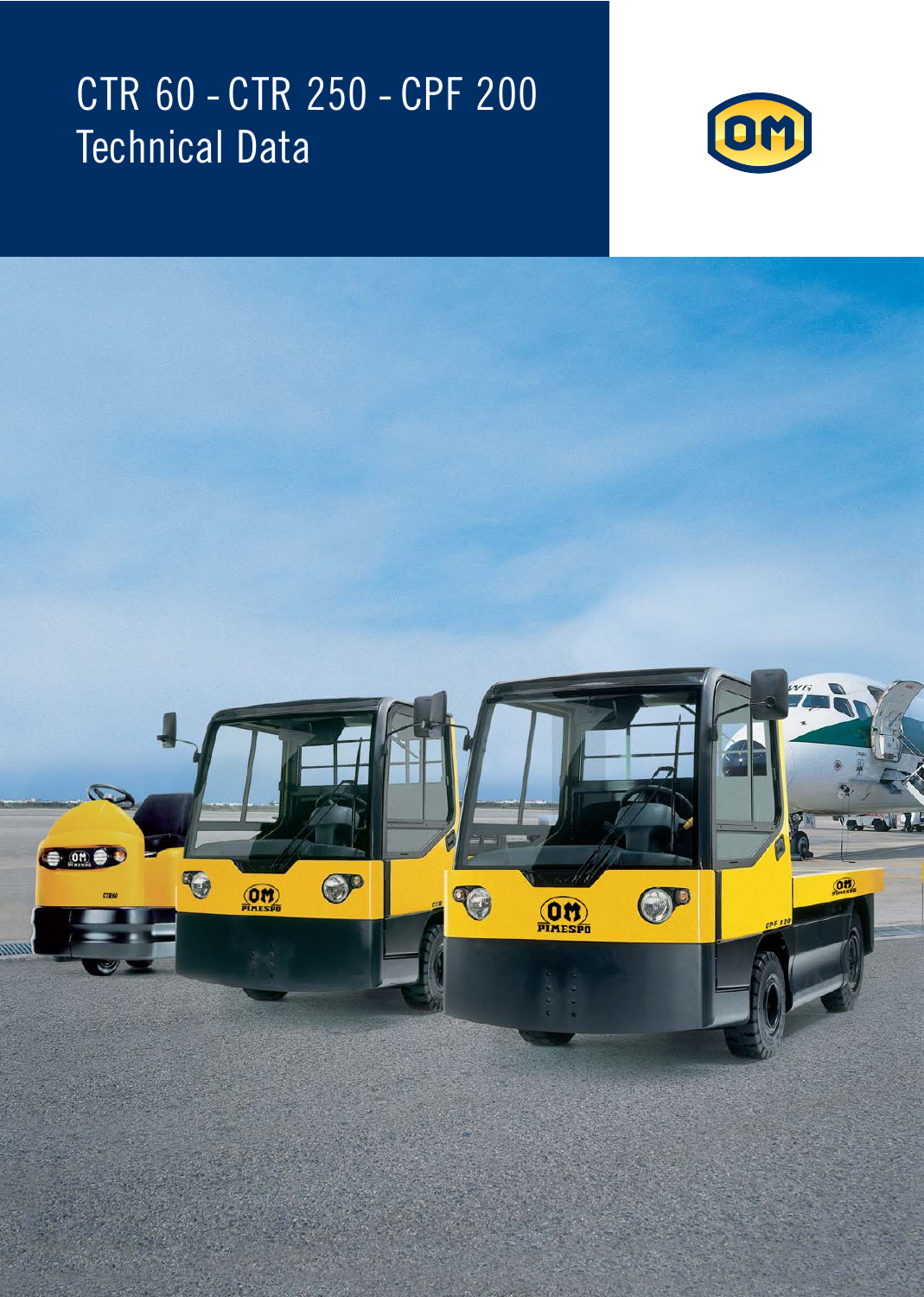### CTR 60 - CTR 250 - CPF 200 Technical Data

VDI 2198

| Specification        | 1.1  | Manufacturer                                                                                        |                                                          |               | <b>OM</b>                 |
|----------------------|------|-----------------------------------------------------------------------------------------------------|----------------------------------------------------------|---------------|---------------------------|
|                      | 1.2  | Manufacturer's type designation                                                                     |                                                          |               | <b>CTR 60</b>             |
|                      | 1.3  | Electric, diesel, petrol or LPG power unit                                                          |                                                          |               | electric                  |
|                      | 1.4  | Operator type: hand, pedestrian, standing, seated<br>Flatbed lift capacity<br>Rated towing capacity |                                                          |               | seated                    |
|                      | 1.5  |                                                                                                     |                                                          | $\mathsf{kg}$ | 150 (50 with cabin)       |
|                      |      |                                                                                                     |                                                          | $\mathsf{kg}$ | 6000                      |
|                      | 1.7  | Rated towing force                                                                                  |                                                          | F(N)          | 1200 (1)                  |
|                      | 1.9  | Wheelbase                                                                                           |                                                          | $y$ (mm)      | 1040                      |
| Weights              | 2.1  | Weight                                                                                              |                                                          | kg            | 1070                      |
|                      | 2.2  | Axle loading, laden                                                                                 | (front/rear)                                             | kg            | $\overline{\phantom{m}}$  |
|                      | 2.3  | Axle loading, unladen                                                                               | (front/rear)                                             | kg            | 470 / 600                 |
| Wheels and           | 3.1  | Tyres:                                                                                              |                                                          |               | PN / PN                   |
| Tyres                | 3.2  | Dimensions front wheels                                                                             |                                                          |               | 4.00-8 (6 PR)             |
|                      | 3.3  | Dimensions rear wheels                                                                              |                                                          |               | 4.00-8 (6 PR)             |
|                      | 3.5  | Wheels: quantity front/rear (x=drive wheels)                                                        |                                                          |               | 1/2X                      |
|                      | 3.6  | Front track                                                                                         |                                                          | $b10$ (mm)    | $\overline{\phantom{a}}$  |
|                      | 3.7  | Rear track                                                                                          |                                                          | $b11$ (mm)    | 860                       |
| Dimensions and       | 4.7  | Roof height (cabin)                                                                                 |                                                          | $h6$ (mm)     | 1960/1300 (without cabin) |
| <b>Overall Sizes</b> | 4.8  | Seat height/stand height                                                                            |                                                          | $h7$ (mm)     | 890                       |
|                      | 4.12 | Height of tow hook                                                                                  |                                                          | $h10$ (mm)    | 290, 345, 400             |
|                      | 4.13 | Load platform height, unladen                                                                       |                                                          | $h11$ (mm)    | 610                       |
|                      | 4.16 | Length of load surface                                                                              |                                                          | $13$ (mm)     | 440                       |
|                      | 4.17 | Projection length                                                                                   |                                                          | $15$ (mm)     | $\overline{\phantom{a}}$  |
|                      | 4.18 | Width of load surface                                                                               |                                                          | b9 (mm)       | 830                       |
|                      | 4.19 | Overall length                                                                                      |                                                          | $11$ (mm)     | 1730                      |
|                      | 4.21 | Overall width                                                                                       |                                                          | $b1/b2$ (mm)  | 996                       |
|                      | 4.32 | Ground clearance, laden, centre of wheelbase                                                        |                                                          | $m2$ (mm)     | 115                       |
|                      | 4.35 | Turning radius                                                                                      |                                                          | Wa (mm)       | 1650 / 1280 (Wa1/Wa2)     |
|                      | 4.36 | Minimum distance centre of rotation forklift exterior                                               |                                                          | $b13$ (mm)    | 102                       |
| Performance          | 5.1  | Travel speed                                                                                        | with/without load                                        | km/h          | 7/17                      |
|                      | 5.5  | Towing force                                                                                        | with/without load                                        | ${\sf N}$     | 1200                      |
|                      | 5.6  | Max. towing force                                                                                   | with/without load                                        | ${\sf N}$     | 4500                      |
|                      | 5.7  | Negotiable gradient                                                                                 | with/without load                                        | $\%$          | see diagram               |
|                      | 5.8  | Max. negotiable gradient                                                                            | with/without load                                        | $\%$          | see diagram               |
|                      | 5.10 | Service brake                                                                                       |                                                          |               | hydraulic/mechanical      |
| Engine               | 6.1  | Drive motor                                                                                         |                                                          | kW            | 3,2                       |
|                      | 6.4  | Battery voltage, rated capacity K5                                                                  |                                                          | V/Ah          | 48/300 (available 24V)    |
|                      | 6.5  | Battery weight                                                                                      |                                                          | kg            | 540                       |
| Others               | 8.1  | Type of operation                                                                                   |                                                          |               | electronic                |
|                      |      | The values shown are to be taken as indicative.                                                     | 1) With flat and dry surfaces: rolling resistance 200N/t |               |                           |

**The values shown are to be taken as indicative, they are not binding and they refer to the equipment as-standard**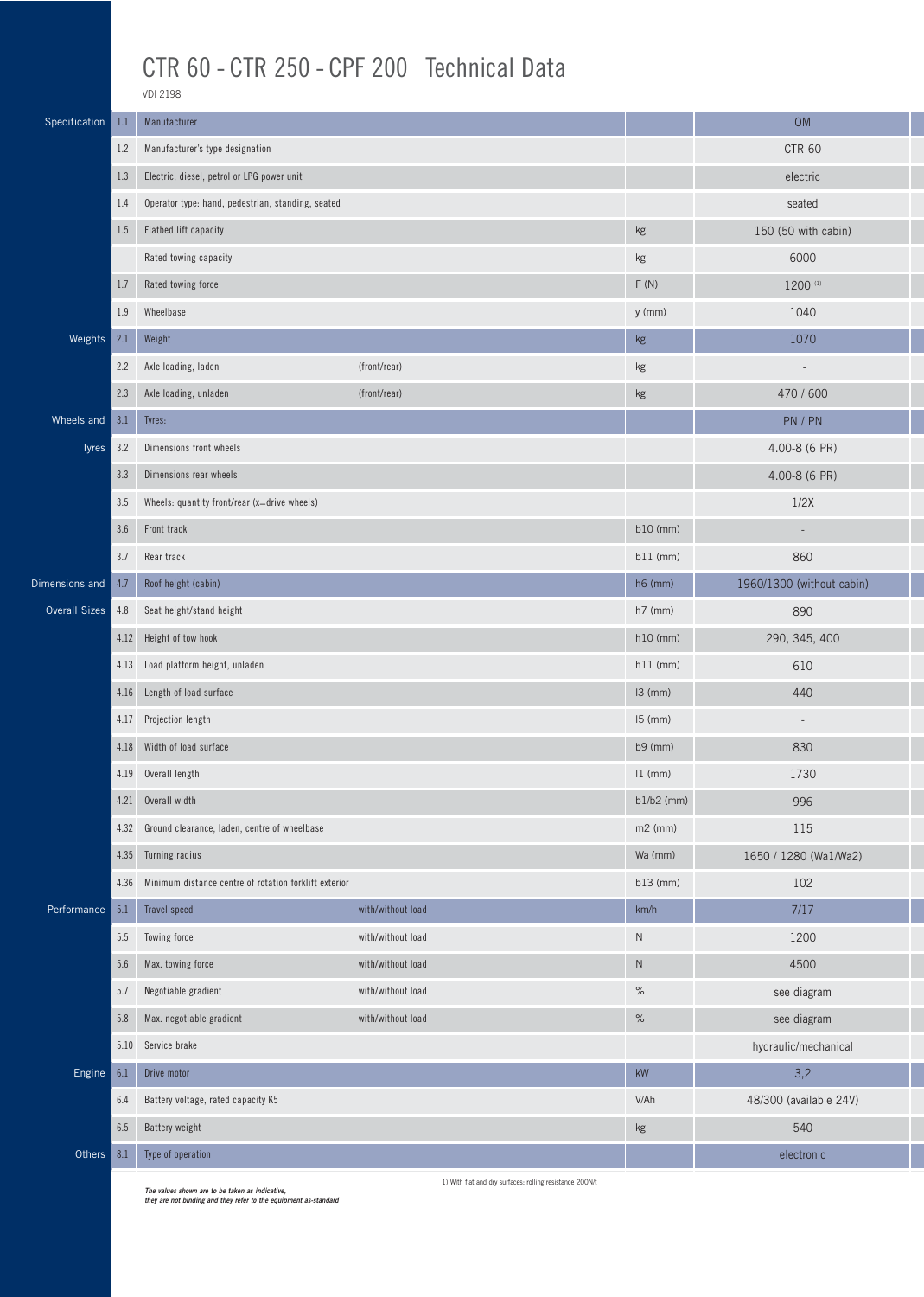| OM                      | OM                      | OM                      | OM                     | $1.1\,$ |
|-------------------------|-------------------------|-------------------------|------------------------|---------|
| CTR 250 short wheelbase | CTR 250 long wheelbase  | CPF 200 short wheelbase | CPF 200 long wheelbase | $1.2\,$ |
| electric                | electric                | electric                | electric               | $1.3\,$ |
| seated                  | seated                  | seated                  | seated                 | 1.4     |
| 300                     | 300                     | 2000                    | 2000                   | $1.5\,$ |
| 25000                   | 25000                   | 4500                    | 4500                   |         |
| 5000(1)                 | 5000(1)                 | 500/900(1)              | 500/900(1)             | $1.7\,$ |
| 1465                    | 1900                    | 1900                    | 1900                   | 1.9     |
| 3800                    | 4500                    | 3100                    | 3200                   | 2.1     |
| 2000 / 2100             | 2500 / 2300             | 2300 / 2800             | 2100 / 3100            | 2.2     |
| 1900 / 1900             | 2400 / 2100             | 1800 / 1300             | 1800 / 1400            | $2.3\,$ |
| PN / PN                 | PN / PN                 | PN / PN                 | PN / PN                | $3.1\,$ |
| 6.00 R9                 | 6.00 R9                 | 6.00 R9                 | 6.00 R9                | 3.2     |
| 7.00 R12                | 7.00 R12                | 7.00 R12                | 7.00 R12               | $3.3\,$ |
| 2/2X                    | 2/2X                    | 2/2X                    | 2/2X                   | $3.5\,$ |
| 1080                    | 1080                    | 1080                    | 1080                   | $3.6\,$ |
| 1020                    | 1020                    | 1020                    | 1020                   | $3.7\,$ |
| 1820                    | 1820                    | 1820                    | 1820                   | 4.7     |
| 745                     | 745                     | 745                     | 745                    | 4.8     |
| 240, 295, 350, 405      | 240, 295, 350, 405      | 240, 295, 350, 405      | 240, 295, 350, 405     | 4.12    |
| 1000                    | 1000                    | 840                     | 840                    | 4.13    |
| 1520                    | 1955                    | 2200                    | 2600                   | 4.16    |
| 615                     | 615                     | 1300                    | 1300                   | 4.17    |
| 1170 (1120 at the rear) | 1170 (1120 at the rear) | 1300                    | 1300                   | 4.18    |
| 3045                    | 3475                    | 3520                    | 3920                   | 4.19    |
| 1300                    | 1300                    | 1300                    | 1300                   | 4.21    |
| 150                     | 150                     | 150                     | 150                    | 4.32    |
| 2825                    | 3275                    | 3275                    | 3275                   | 4.35    |
| 935                     | 1095                    | 1095                    | 1095                   | 4.36    |
| 11/25                   | 11/25                   | 15/20                   | 15/20                  | 5.1     |
| 5000                    | 5000                    | 500/900                 | 500/900                | 5.5     |
| 16000                   | 16000                   | 3100/3500               | 3100/3500              | $5.6\,$ |
| see diagram             | see diagram             | see diagram             | see diagram            | $5.7\,$ |
| see diagram             | see diagram             | see diagram             | see diagram            | $5.8\,$ |
| hydraulic/electric      | hydraulic/electric      | hydraulic/electric      | hydraulic/electric     | 5.10    |
| $20\,$                  | $20\,$                  | $\overline{5}$          | $\overline{5}$         | 6.1     |
| 80/440 (available 72V)  | 80/700 (available 72V)  | 80/240 (available 72V)  | 80/240 (available 72V) | 6.4     |
| 1210                    | 1863                    | 679                     | 679                    | $6.5\,$ |
| electronic AC           | electronic AC           | electronic AC           | electronic AC          | 8.1     |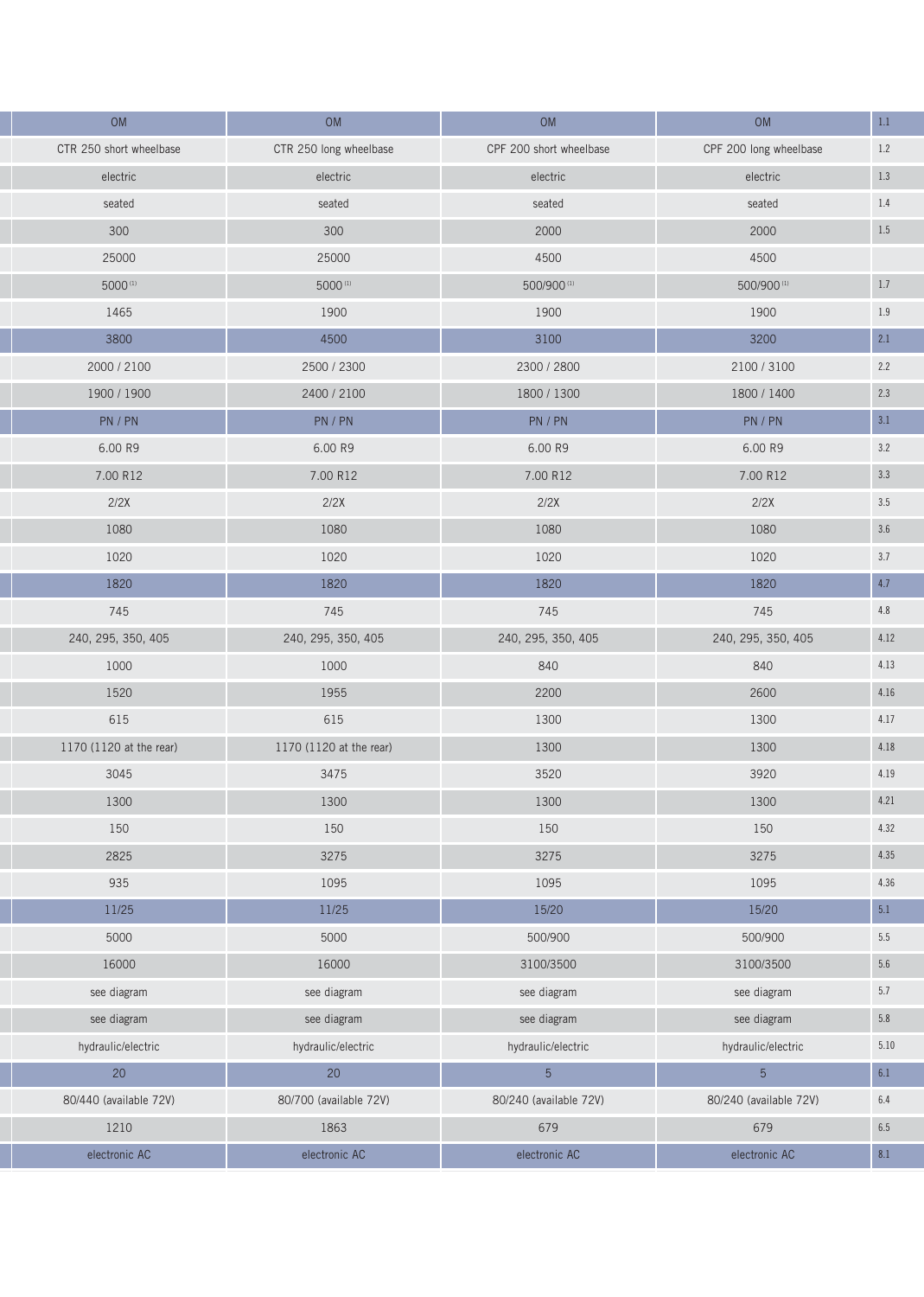









### CTR 250 CPF 200

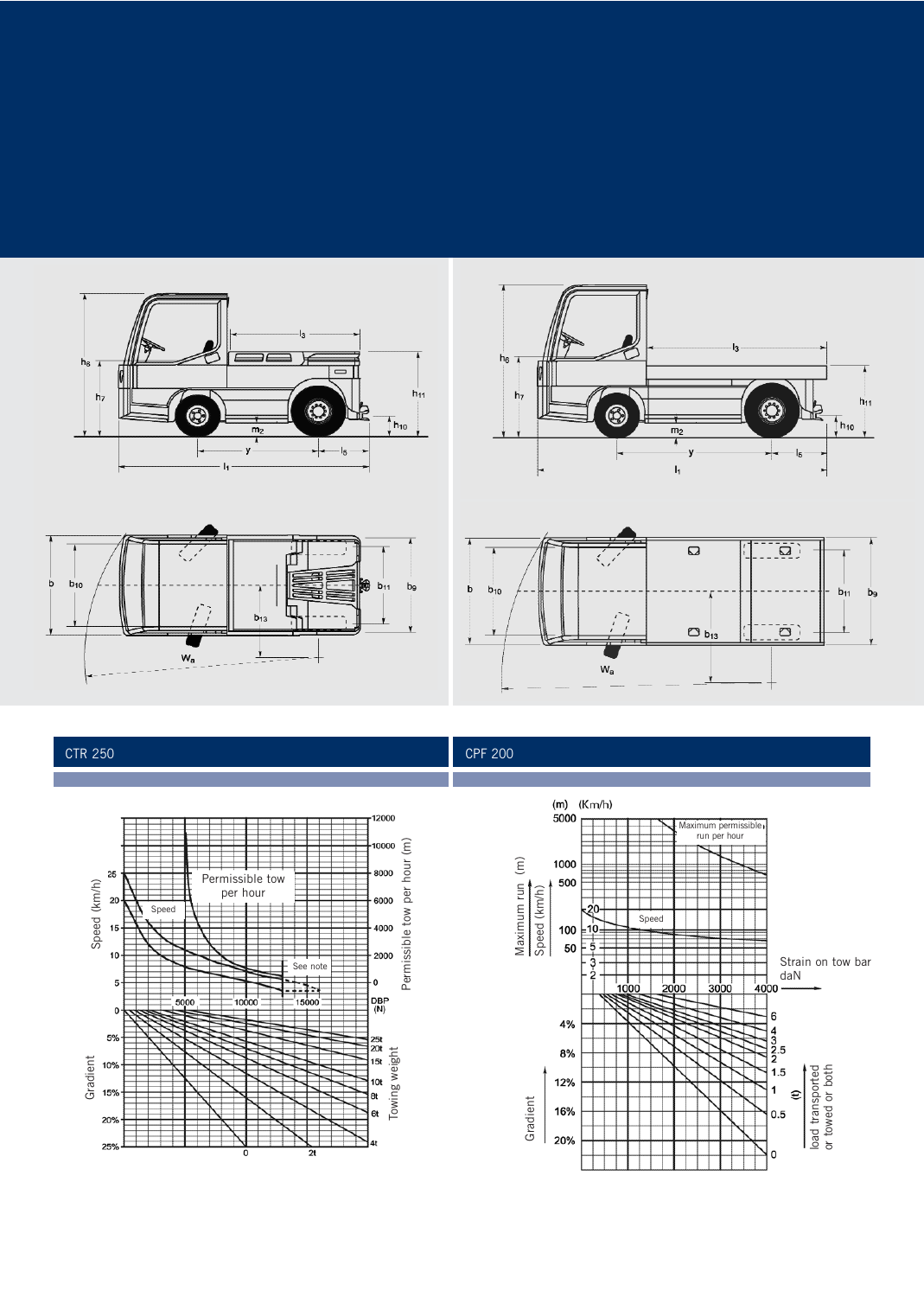